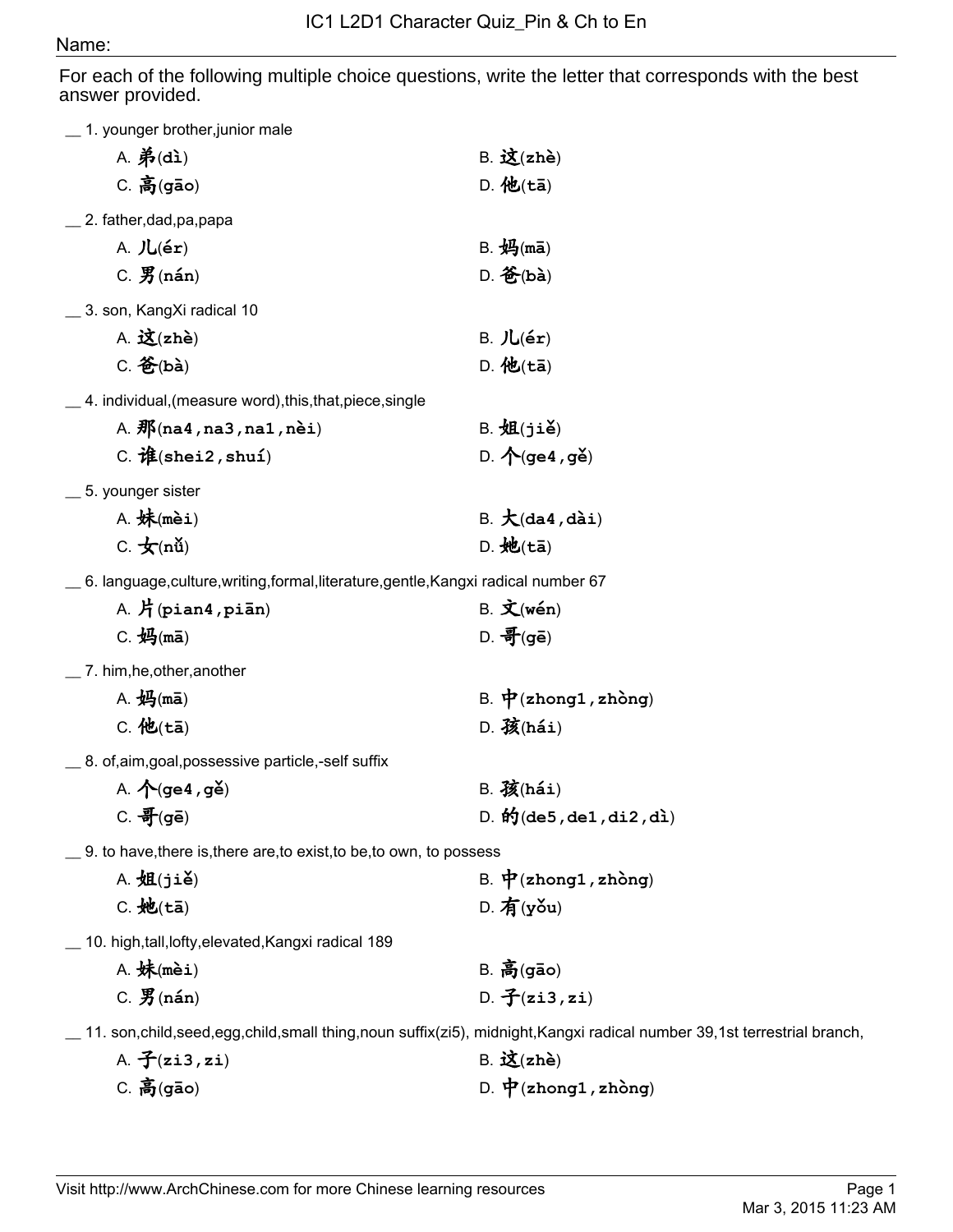| <sub>__</sub> 12. mother, mom, mommy             |                                                                                      |                                                                                                               |
|--------------------------------------------------|--------------------------------------------------------------------------------------|---------------------------------------------------------------------------------------------------------------|
| $A. \nleftrightarrow$ (ma)                       |                                                                                      | $B. \nmid (da4, da1)$                                                                                         |
| C. $\Lambda$ (ge4, ge)                           |                                                                                      | D. $\mathcal{H}$ (shei2, shuí)                                                                                |
|                                                  | __ 13. female, woman, feminine, Kangxi radical number 38                             |                                                                                                               |
| A. $\bigstar$ (nu)                               |                                                                                      | B. 的 $(\text{de5}, \text{de1}, \text{di2}, \text{di})$                                                        |
| $C.$ 没 (mei2, mò)                                |                                                                                      | $D.$ 她 $(t\bar{a})$                                                                                           |
|                                                  | 14. none, have not, not, to sink, to submerge, to overflow, to disappear, to go into | oblivion,exhausted,eliminated,finished,completed,to take property away from another,to confiscate,to die,dead |
| A. $#(\text{di})$                                |                                                                                      | $B. \mathcal{K}(\text{mei2}, \text{mò})$                                                                      |
| $C.$ $H$ (pian4, pian)                           |                                                                                      | $D.$ 妹(mèi)                                                                                                   |
| 15. elder sister, young lady                     |                                                                                      |                                                                                                               |
| $A. \n  H(jiě)$                                  |                                                                                      | B. $\mathbf{\hat{m}}$ (de5, de1, di2, di)                                                                     |
|                                                  | C. $\dot{\mathbf{\Psi}}$ (zhong1, zhòng)                                             | D. 他 $(t\bar{a})$                                                                                             |
|                                                  | $\_$ 16. that, that one, those, then, in that case                                   |                                                                                                               |
| A. $\bigwedge$ (ge4, ge)                         |                                                                                      | B. $\mathcal{F}(z_i, z_i)$                                                                                    |
| C. $\mathbf{\hat{H}}(\text{shei2}, \text{shu1})$ |                                                                                      | D. $\frac{1}{10}$ (na4, na3, na1, nèi)                                                                        |
| 17. elder brother                                |                                                                                      |                                                                                                               |
| A. $\bigwedge^{\bullet}$ (ge4, ge)               |                                                                                      | $B. \frac{1}{2}$ (ge)                                                                                         |
| $C. \times (wén)$                                |                                                                                      | D. $\bigstar$ (nù)                                                                                            |
| $\_$ 18. who,whom,whose,whoever                  |                                                                                      |                                                                                                               |
| A. $JL(ér)$                                      |                                                                                      | $B.$ 她 $(t\bar{a})$                                                                                           |
| C. $\mathbf{\hat{H}}(\text{shei2}, \text{shu1})$ |                                                                                      | D. 哥 $(g\bar{e})$                                                                                             |
| __ 19. child,baby,kid,children                   |                                                                                      |                                                                                                               |
| $A. \times (hái)$                                |                                                                                      | $B.$ $\frac{1}{10}$ (na4, na3, na1, net)                                                                      |
| $C. \nexists A(ji\delta)$                        |                                                                                      | D. $\mathcal{F}(\text{mei2}, \text{mò})$                                                                      |
|                                                  | 20. according to, in accordance with, to shine, to illumine, to reflect, photograph  |                                                                                                               |
| $A.$ $\mathbf{\hat{E}}(b\mathbf{\hat{a}})$       |                                                                                      | $B.$ 孩 $(hái)$                                                                                                |
| $C. \ \overline{\mathbf{f}}$ (gē)                |                                                                                      | $D.$ 照(zhào)                                                                                                  |
|                                                  | 21. slice, splinter, strip, piece, KangXi radical number 91                          |                                                                                                               |
| $A.$ $J\!\!\!J$ (nán)                            |                                                                                      | B. $\pm$ (nu)                                                                                                 |
| $C.$ 片(pian4, piān)                              |                                                                                      | D. 谁(shei2, shuí)                                                                                             |
| 22. this, these, such, here, the                 |                                                                                      |                                                                                                               |
| A. $JL(ér)$                                      |                                                                                      | B. <b>32</b> (zhè)                                                                                            |
| $C.$ $J\!\!\!F$ (nán)                            |                                                                                      | $D.$ 孩 $(hái)$                                                                                                |
|                                                  |                                                                                      |                                                                                                               |